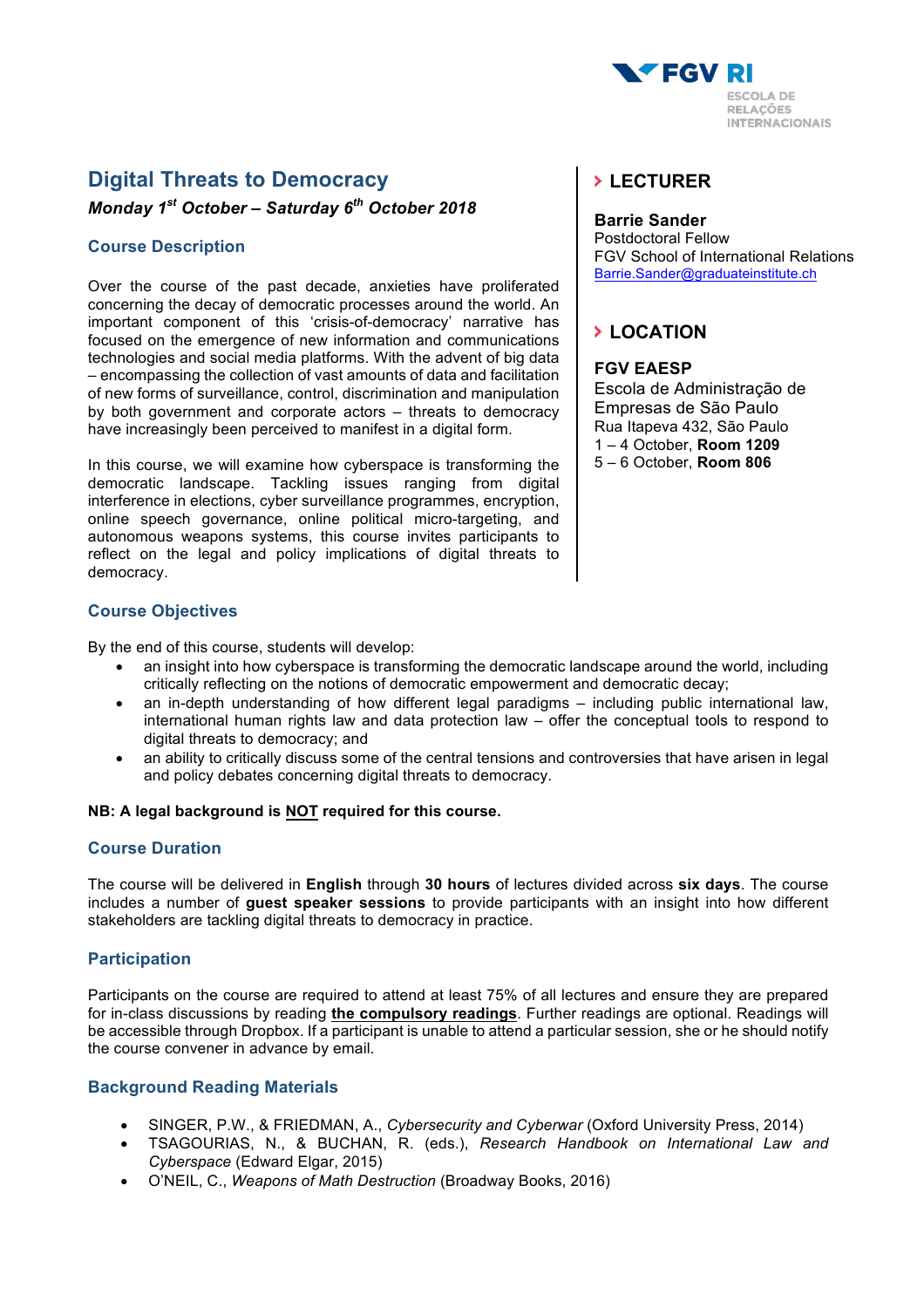# **Syllabus Outline**

# **DAY 1. INTRODUCTION**

### *MONDAY 1ST OCTOBER 2018, ROOM 1209, 18.30-23.00*

# *SESSION 1 CYBERSPACE: FOUNDATIONAL CONCEPTS*

What is 'cyberspace'? To what extent does cyberspace constitute a unique domain of politics and power? What constitutes a 'cyberthreat'? In our opening session, we will discuss these foundational questions and map the different organisational platforms and initiatives through which States, industry actors and civil society groups have attempted to regulate and govern the various layers of cyberspace in practice.

### **Compulsory Reading**

- 01. NYE JR., J.S., 'The Regime Complex for Managing Global Cyber Activities', *Global Commission on Internet Governance Paper Series No. 1 – May 2014* (2014).
- 02. HOLLIS, D.B., 'An e-SOS for Cyberspace', 52 *Harvard International Law Journal* (2011) 373, **at 379- 391 only.**
- 03. THE GUARDIAN, 'Dispute along cold war lines led to collapse of UN cyberwarfare talks' (23 August 2017).

### **Further Reading**

#### *Cyberspace*

- 04. CHOUCRI, N. & CLARK, D.D., 'Who Controls Cyberspace?', 69 *Bulletin of the Atomic Scientists*  (2013) 21.
- 05. EICHENSEHR, K.E., 'The Cyber-Law of Nations', 103 *Georgetown Law Journal* (2015) 317, **at 325- 346 only**.
- 06. HOLLIS, D.B., 'Re-Thinking the Boundaries of Law in Cyberspace: A Duty to Hack?', in J.D. Ohlin et al. (eds.), *Cyber War: Law and Ethics for Virtual Conflicts* (OUP, 2015) 129, **at 132-155 only**.
- 07. TSAGOURIAS, N., 'The Legal Status of Cyberspace', in TSAGOURIAS, N., & BUCHAN, R. (eds.), *Research Handbook on International Law and Cyberspace* (Edward Elgar, 2015) 13.

#### *Cyberpolitics, Cyberpower & Cyberthreats*

- 08. NYE JR., J.S., 'Cyber Power', *Harvard Belfer Center for Science and International Affairs* (2010).
- 09. SEGAL, A., *The Hacked World Order: How Nations Fight, Trade, Maneuver, and Manipulate in the Digital Age* (Council on Foreign Affairs, 2016), **at Chapter 2 only**.
- 10. WITTES, B. & BLUM, G., *The Future of Violence: Robots and Germs, Hackers and Drones, Confronting A New Age of Threat* (Basic Books, 2015).
- 11. KELLO, L., *The Virtual Weapon and International Order* (Yale University Press, 2017).
- 12. GOLDSMITH, J. & RUSSELL, S., 'Strengths Become Vulnerabilities: How a Digital World Disadvantages the United States in its International Relations', Hoover Working Group on National Security, Technology, and Law, *Aegis Series Paper No. 1806* (5 June 2018).
- 13. MAČAK, K., 'From Cyber Norms to Cyber Rules: Re-engaging States as Law-makers', 30 *Leiden Journal of International Law* (2017) 877.
- 14. KREUZLER, L., 'Disentangling the Cyber Security Debate', *Völkerrechtsblog* (20 June 2018).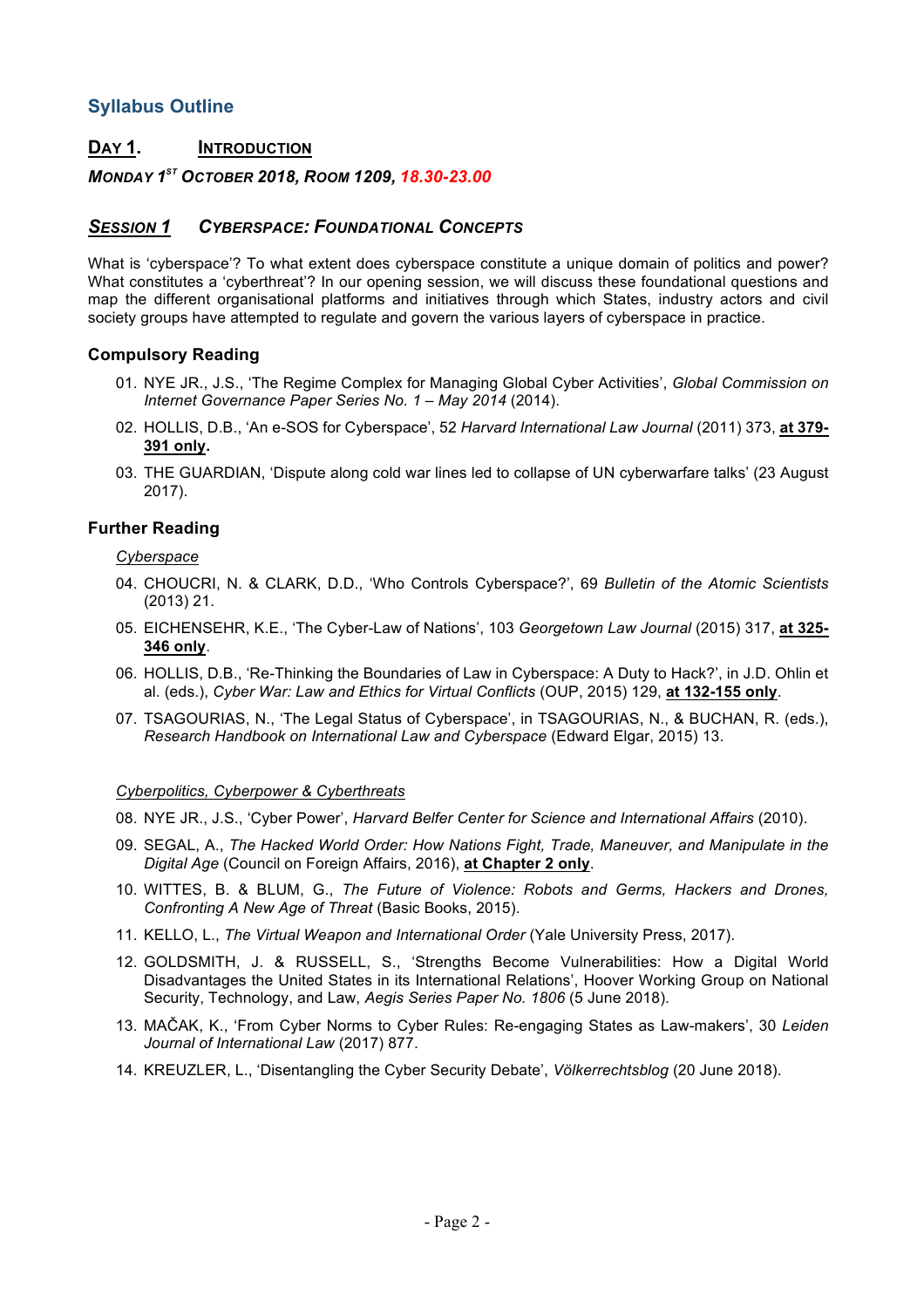*Cyber Governance and Cyber Norms*

- 15. FINNEMORE, M. & HOLLIS, D.B., 'Constructing Norms for Global Cybersecurity', 110 *American Journal of International Law* (2016) 425.
- 16. EICHENSEHR, K.E., 'Digital Switzerlands', 167 *University of Pennsylvania Law Review* (*forthcoming*, 2019).
- 17. HUANG, Z., & MAČÁK, K., 'Towards the International Rule of Law in Cyberspace: Contrasting Chinese and Western Approaches', 16 *Chinese Journal of International Law* (2017) 271.
- 18. SCHMITT, M.N. & VIHUL, L., 'The Nature of International Law Cyber Norms', *NATO CCD COE Tallinn Paper No. 5* (2014).
- 19. LESSIG, L., *Code: Version 2.0* (Basic Books, 2006), **at 120-137 only**.
- 20. SANDER, B., 'Cyber Insecurity and the Politics of International Law', 6 *ESIL Reflections* (2017).

### *SESSIONS 2-3 DIGITAL THREATS TO DEMOCRACY: FOUNDATIONAL CONCEPTS*

What is 'democracy'? What are 'digital threats to democracy'? Over the course of two sessions, we will critically examine the concept of democracy and how cyberspace may be utilised as a medium for both democratic empowerment and democratic backsliding. These sessions will introduce a range of a case studies and set the conceptual foundations for the remainder of the course.

#### **Compulsory Reading**

- 01. OWEN, T., 'Ungoverned Space: How Surveillance Capitalism and AI Undermine Democracy', *Centre for International Governance Innovation* (20 March 2018).
- 02. DEIBERT, R., 'Cyberspace Under Siege', 26 *Journal of Democracy* (2015) 64.
- 03. TENOVE, C., 'Digital Threats to Democratic Elections: How Foreign Actors Use Digital Techniques to Undermine Democracy', *Centre for the Study of Democratic Institutions* (January, 2018), **at 8-49 only**.

### **Further Reading**

#### *Democracy & Democratic Backsliding*

- 04. BERMEO, N., 'On Democratic Backsliding', 27 *Journal of Democracy* (2016) 5.
- 05. HUQ, A., & GINSBURG, T., 'How to Lose a Constitutional Democracy', 65 *UCLA Law Review* (2018) 78.
- 06. DALY, T., 'Democratic Decay in 2016', in International IDEA, *Annual Review of Constitution-Building Processes: 2016* (International IDEA, 2017) 7.
- 07. SCHEPELLE, K.L., 'Autocratic Legalism', 85 *University of Chicago Law Review* (2018) 545.
- 08. FOA, R.S., & MOUNK, Y., 'The Danger of Deconsolidation: The Democratic Disconnect', 27 *Journal of Democracy* (2016) 5.
- 09. NORRIS, P., 'Is Western Democracy Backsliding? Diagnosing the Risks', *Harvard Kennedy School, Faculty Research Working Paper Series* (March 2017).
- 10. BALKIN, J.M., 'Constitutional Crisis and Constitutional Rot', 77 *Maryland Law Review* (2017) 147.
- 11. FREEDOM HOUSE, *Democracy in Crisis: Freedom in the World 2018* (Freedom House, 2018).
- 12. V-DEM INSTITUTE, *Democracy for All? V-DEM Annual Democracy Report 2018* (V-Dem Institute, 2018).
- 13. PURDY, J., 'Normcore', *Dissent* (Summer 2018).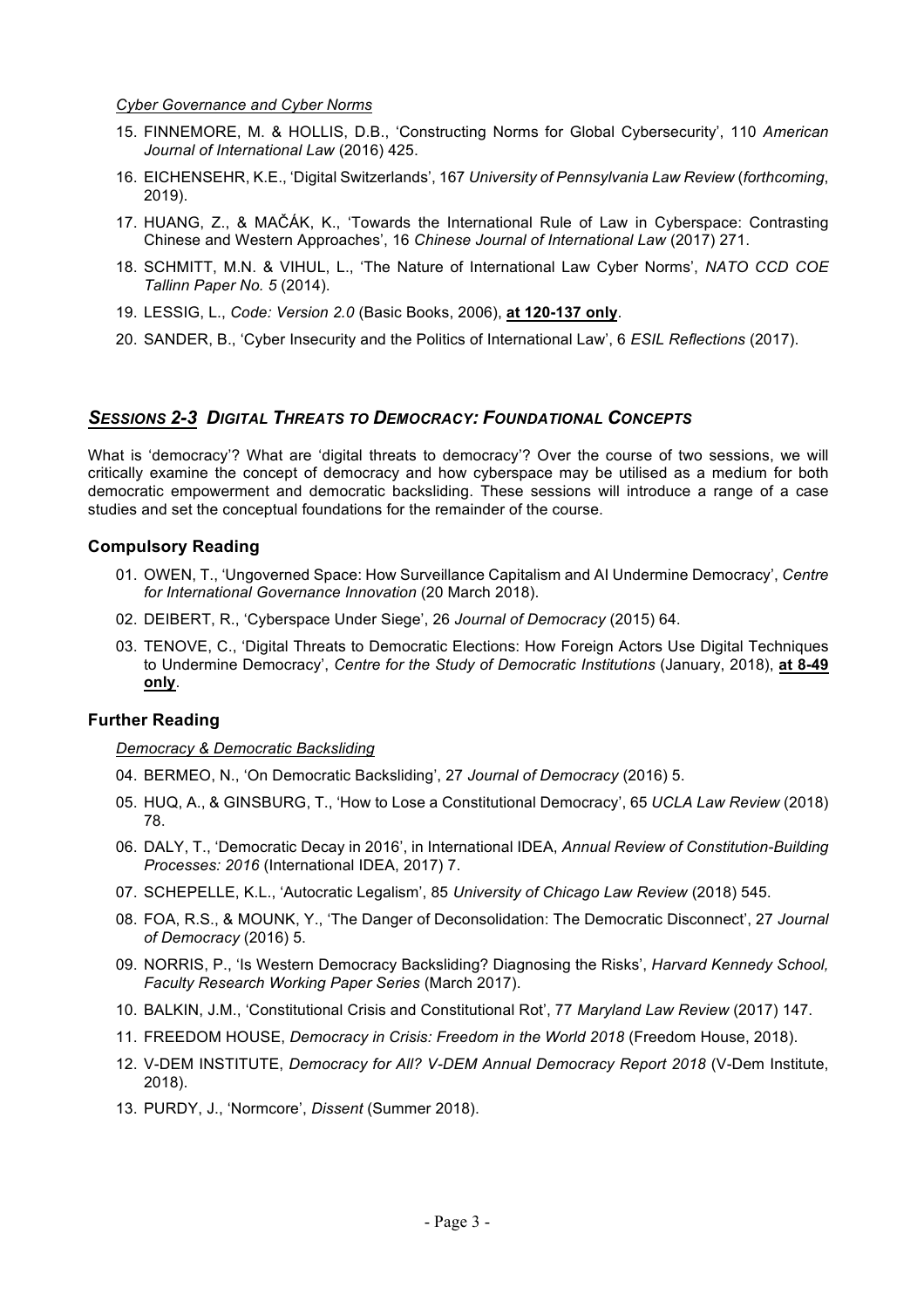#### *Cyberspace & Democracy*

- 14. FREEDOM HOUSE, *Manipulating Social Media to Undermine Democracy: Freedom on the Net 2017*  (Freedom House, 2017),
- 15. LAIDLAW, E.B., *Regulating Speech in Cyberspace: Gatekeepers, Human Rights and Corporate Responsibility* (Cambridge University Press, 2015), at **Chapter 1 only**.
- 16. PALFREY, J., 'Four Phases of Internet Regulation', 77 *Social Research* (2010) 981.
- 17. MOUNK, Y., 'Can Democracy Survive Social Media?', *New York Review of Books* (30 April 2018).
- 18. JOSEPH, S., 'Social Media, Political Change, and Human Rights', 35 *Boston College International & Comparative Law Review* (2012) 145.
- 19. GOLDSMITH, J., 'The Failure of Internet Freedom', *Emerging Threats* (2018).
- 20. KAYE, D., 'The Limits of Supply-Side Internet Freedom', *Emerging Threats* (2018).
- 21. LIN, H. & KERR, J., 'On Cyber-Enabled Information/Influence Warfare and Manipulation', *SSRN* (2017).
- 22. GUNITSKY, S., 'Corrupting the Cyber-Commons: Social Media as a Tool of Autocratic Stability', 13 *American Political Science Association* (2015) 42.
- 23. BRADSHAW, S., & HOWARD, P.N., 'Challenging Truth and Trust: A Global Inventory of Organized Social Media Manipulation', *Computational Propaganda Project* (2018).
- 24. ARNAUDO, D., 'Computational Propaganda in Brazil: Social Bots During Elections', *Working Paper No. 2017.8,* Computational Propaganda Project, University of Oxford (2017).
- 25. GHOSH, D. & SCOTT, B., '#DigitalDeceit: The Technologies Behind Precision Propaganda on the Internet', New America & Harvard Kennedy School (January 2018).
- 26. MARWICK, A., & LEWIS, R., *Media Manipulation and Disinformation Online* (Data & Society Research Institute, 2017).
- 27. DUBOIS, E. & BLANK, G., 'The Echo Chamber is Overstated: The Moderating Effect of Political Interest and Diverse Media', *Information, Communication & Society* (2018) 729.
- 28. ZUIDERVEEN BORGESIUS, F.J. et al., 'Should We Worry About Filter Bubbles?', *Internet Policy Review* (2016).
- 29. RUNCIMAN, D., *How Democracy Ends* (Profile Books, 2018), **at Chapter 3 only**.
- 30. BARTLETT, J., *The People Vs Tech: How Internet is Killing Democracy (And How We Can Save It)*  (Dutton, 2018).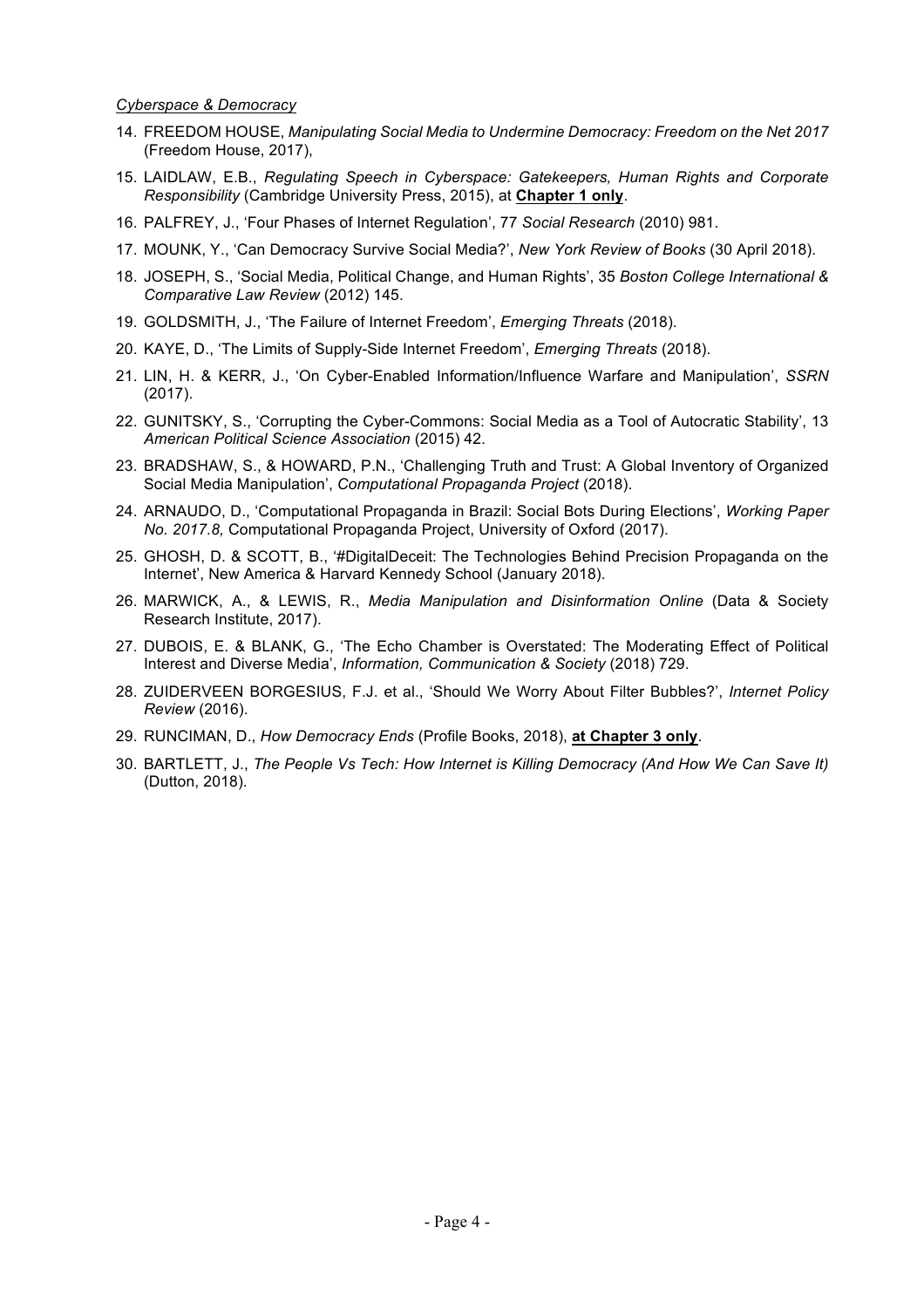# **DAY 2. STATE RESPONSIBILITY FOR CYBER ELECTION MEDDLING (1)**

*TUESDAY 2ND OCTOBER 2018, ROOM 1209, 18.30-23.00*

# *SESSION 1 THE FRAMEWORK OF STATE RESPONSIBILITY & BREACH*

In what circumstances can States be held internationally legally responsible for meddling in the electoral processes of other States? This question will form the focus of the second and third days of the course. In this session, we will discuss how the international law of State responsibility applies in the cyber context. Relying on a number of contemporary case studies, the session will examine a range of international legal obligations – including the principle of State sovereignty, the principle of non-intervention, individual human rights, and the principle of self-determination – that may be breached as a result of inter-State cyber election meddling campaigns.

### **Compulsory Reading**

- 01. HOLLIS, D.B., 'The Influence of War: The War for Influence', 32 *Temple Journal of International & Comparative Law* (2018) 31.
- 02. International Law Commission (ILC) Articles on Responsibility of States for Internationally Wrongful Acts, Annex to UN General Assembly Resolution 56/83 (2001), U.N. Doc. A/RES/56/83, 12 December 2001, **at Articles 1-3, 12-15 and 55-59 only**.

- 03. SCHMITT, M.N. (ed.), *Tallinn Manual 2.0 on the International Law Applicable to Cyber Operations*  (CUP, 2017), **at 79-87 (***internationally wrongful acts***), 11-27 (***sovereignty***), 168-174 (***espionage per se***), and 312-325 (***non-intervention***) only**.
- 04. OHLIN, J.D., 'Did Russian Cyber Interference in the 2016 Election Violate International Law?' 95 *Texas Law Review* (2017) 1579.
- 05. KILOVATY, I., 'Doxfare: Politically Motivated Leaks and the Future of the Norm on Non-Intervention in the Era of Weaponized Information', 9 *Harvard National Security Journal* (2018) 146.
- 06. SCHMITT, M.N., '"Virtual Disenfranchisement: Cyber Election Meddling in the Grey Zones of International Law', *Chicago Journal of International Law* (2018, *forthcoming*).
- 07. BRATTBERG, E. & MAURER, T., 'Russian Election Interference: Europe's Counter to Fake News and Cyber Attacks', *Carnegie Endowment for International Peace* (May 2018).
- 08. FRIED, D. & POLYAKOVA, A., *Democratic Defence Against Disinformation* (Atlantic Council, February 2018).
- 09. EICHENSEHR, K.E., 'Political Parties as Critical Infrastructure?', *Just Security* (22 June 2017).
- 10. DEEKS, A. et al., 'Addressing Russian Influence: What Can We Learn From US Cold War Counter-Propaganda Efforts?', *Lawfare* (25 October 2017).
- 11. BUCHAN, R., 'The International Legal Regulation of State-Sponsored Cyber Espionage', in OSULA, A-M. & ROGIAS, H. (eds.), *International Cyber Norms* (NATO CCD COE Publications, 2016) 65.
- 12. CHARLESWORTH, H., 'International Legal Encounters with Democracy', 8 *Global Policy* (2017) 34.
- 13. EFRONY, D., & SHANY, Y., 'A Rule Book on The Shelf? Tallinn Manual 2.0 on Cyber Operations and Subsequent State Practice', *SSRN* (2018).
- 14. HELMUS, T.C. et al., *Russian Social Media Influence: Understanding Russian Propaganda in Eastern Europe* (RAND Corporation, 2018).
- 15. GILES, K., *Russia's "New" Tools for Confronting the West: Continuity and Innovation in Moscow's Exercise of Power* (Chatham House, 2016).
- 16. NATO STRATEGIC COMMUNICATIONS CENTRE OF EXCELLENCE, *Social Media as a Tool of Hybrid Warfare* (NATO StratCom COE, 2016).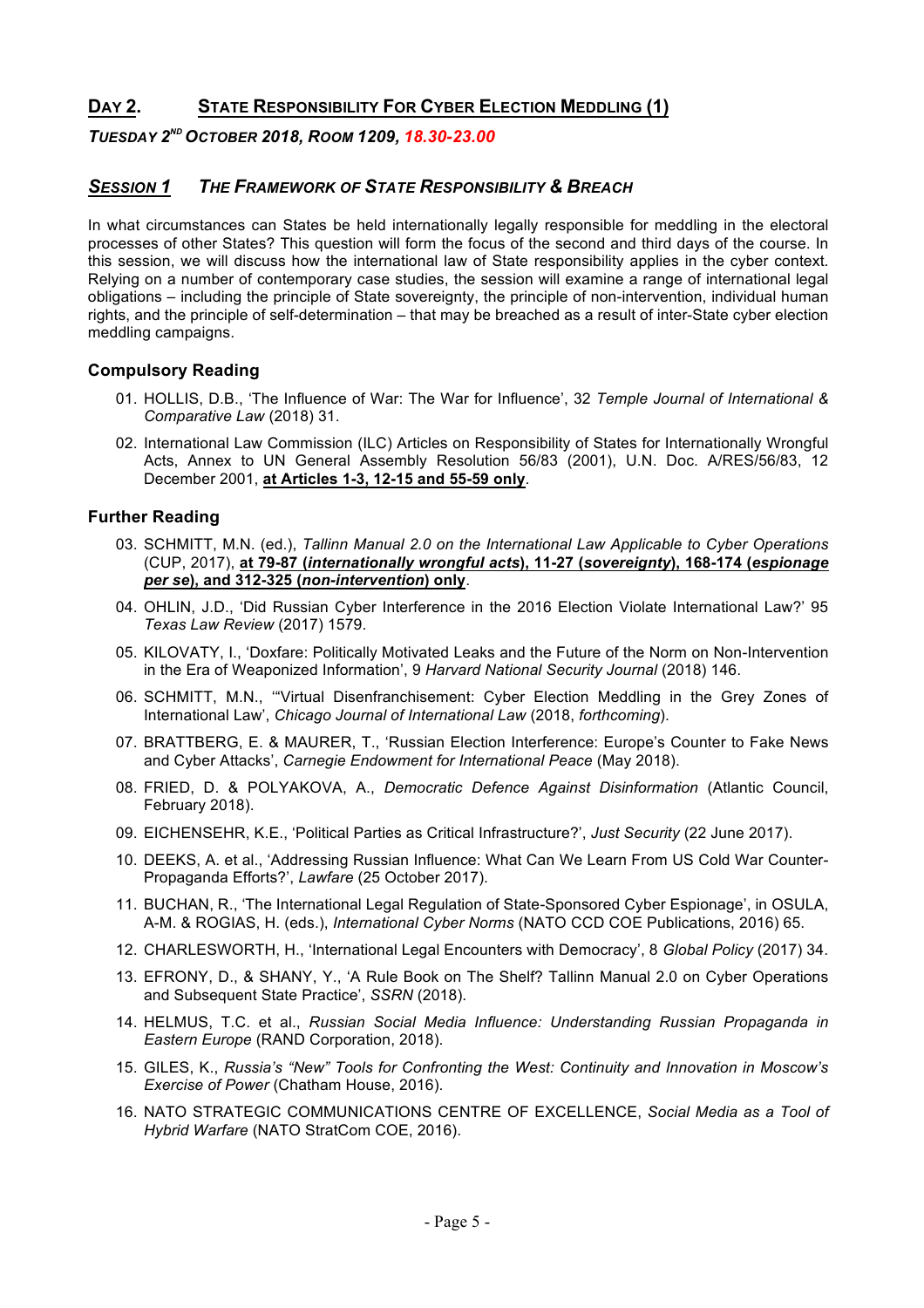# *SESSION 2 ATTRIBUTION & THE PRINCIPLE OF DUE DILIGENCE*

In what circumstances are cyber operations attributable to State actors? Tackling this question, this session will discuss the different modes by which conduct may be attributed to a State under the law of State responsibility, as well as the legal and technical challenges of attribution in the cyber context. The session will also examine how reliance on the principle of due diligence may help alleviate such challenges.

### **Compulsory Reading**

- 01. ANTONOPOULOS, C., 'State Responsibility in Cyberspace', in TSAGOURIAS, N., & BUCHAN, R. (eds.), *Research Handbook on International Law and Cyberspace* (Edward Elgar, 2015) 55.
- 02. EICHENSEHR, K., 'Cyber Attribution Problems Not Just Who, But What', *Just Security* (11 December 2014).
- 03. International Law Commission (ILC) Articles on Responsibility of States for Internationally Wrongful Acts, Annex to UN General Assembly Resolution 56/83 (2001), U.N. Doc. A/RES/56/83, 12 December 2001, **at Articles 4-11 and 16-19 only**.

### **Further Reading**

*General*

04. MAURER, T., *Cyber Mercenaries: The State, Hackers, and Power* (Cambridge University Press, 2018).

#### *Attribution*

- 05. SCHMITT, M.N. (ed.), *Tallinn Manual 2.0 on the International Law Applicable to Cyber Operations*  (CUP, 2017), **at 87-104 only**.
- 06. MAČÁK, K., 'Decoding Article 8 of the International Law Commission's Articles on State Responsibility: Attribution of Cyber Operations by Non-State Actors', 21 *Journal of Conflict & Security Law* (2016) 405.
- 07. CHIRCOP, L., 'A Due Diligence Standard of Attribution in Cyberspace', 67 *International & Comparative Law Quarterly* (2018) 643.
- 08. MICROSOFT, *An Attribution Organization to Strengthen Trust Online* (2017).
- 09. SCHMITT, M.N., & VIHUL, L., 'Proxy Wars in Cyberspace: The Evolving International Law of Attribution', 1 *Fletcher Security Review* (2014) 54.
- 10. BANKS, W., 'State Responsibility and Attribution of Cyber Intrusions After *Tallinn 2.0*', 95 *Texas Law Review* (2016-2017) 1487.

#### *Due Diligence*

- 11. SCHMITT, M.N. (ed.), *Tallinn Manual 2.0 on the International Law Applicable to Cyber Operations*  (CUP, 2017), **at 30-50 only**.
- 12. BUCHAN, R., 'Cyberspace, Non-State Actors and the Obligation to Prevent Transboundary Harm', 21 *Journal of Conflict & Security Law* (2016) 429.
- 13. LIU, I.Y., 'State Responsibility and Cyberattacks: Defining Due Diligence Obligations', 4 *Indonesian Journal of International & Comparative Law* (2017) 191.
- 14. SCHMITT, M.N., 'In Defence of Due Diligence in Cyberspace', 125 *Yale Law Journal Forum* (2015) 68.
- 15. BANNELIER, K. & CHRISTAKIS, T., *Cyber-Attacks Prevention-Reactions: The Role of States and Private Actors* (Les Chahiers de al Revue Defence Nationale, 2017), **at 12-26 only**.
- 16. COZIGIOU, I., 'Securing Cyber Space: The Obligation of States to Prevent Harmful International Cyber Operations', 32 *International Review of Law, Computers & Technology* (2018) 37.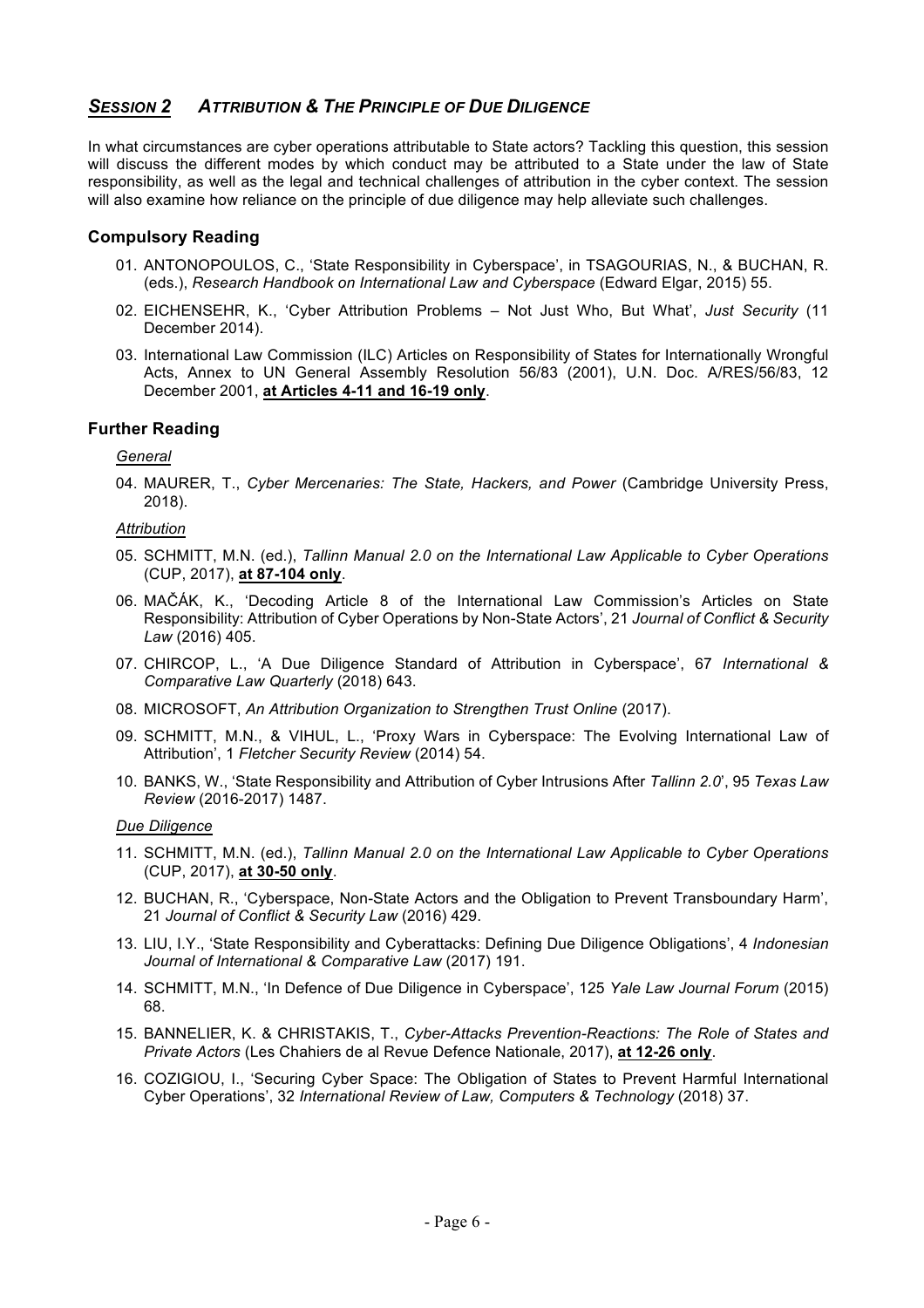# *SESSION 3 INTRODUCTION TO DIGITAL VERIFICATION TECHNIQUES*

How can we spot online disinformation? Stepping back from the framework of State responsibility, this session will introduce some of the tools utilised to verify online content. Verification is an evolving process and the end product is rarely definitive. In this session, we will examine what questions to ask of online content for the purpose of verification and which tools can help answer those questions.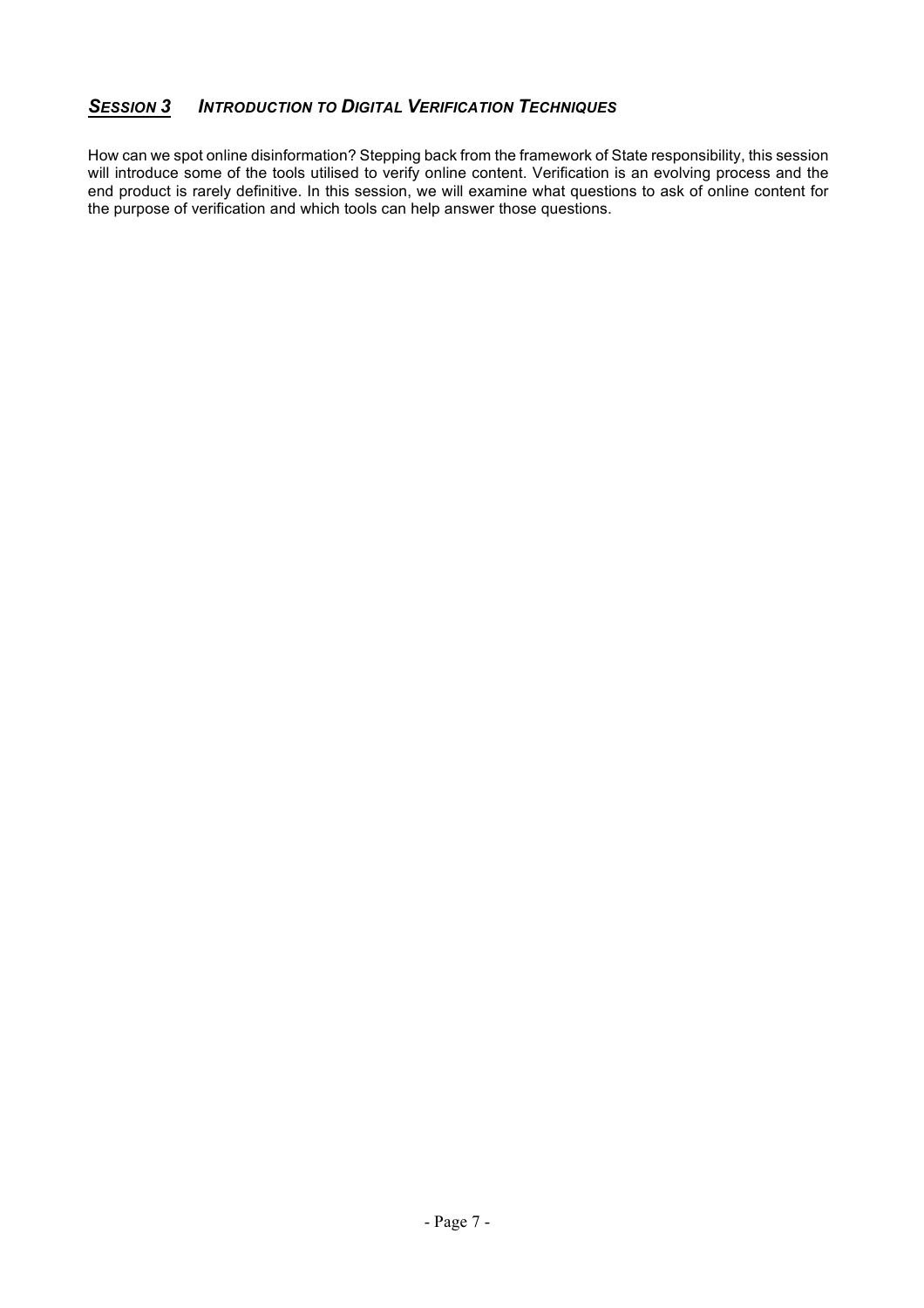# **DAY 3. STATE RESPONSIBILITY FOR CYBER ELECTION MEDDLING (2)**

### *WEDNESDAY 3RD OCTOBER 2018, ROOM 1209, 18.30-23.00*

### *SESSION 1 RESPONDING TO CYBER ELECTION MEDDLING CAMPAIGNS*

What options are available to States to respond to cyber election meddling campaigns? In this session, we will examine a range of response options, including retorsion and countermeasures. The session will also identify the obligations of States for international legally wrongful acts under the law of State responsibility.

### **Compulsory Reading**

- 01. HINKLE, K.C., 'Countermeasures in the Cyber Context: One More Thing To Worry About', 37 *Yale Journal of International Law Online* (2011) 11.
- 02. GOLDSMITH, J., 'Contrarian Thoughts on Russia and the Presidential Election', *Lawfare* (10 January 2017).
- 03. International Law Commission (ILC) Articles on Responsibility of States for Internationally Wrongful Acts, Annex to UN General Assembly Resolution 56/83 (2001), U.N. Doc. A/RES/56/83, 12 December 2001, **at Articles 20-27, 28-39, and 49-54 only.**

### **Further Reading**

*General*

- 04. HENRIKSEN, A., 'Lawful State Responses to Low-Level Cyber Attacks', 84 *Nordic Journal of International Law* (2015) 323.
- 05. SCHMITT, M.N., 'International Law and Cyber Attacks: Sony v. North Korea', *Just Security* (17 December 2014).
- 06. SCHMITT, M.N. (ed.), *Tallinn Manual 2.0 on the International Law Applicable to Cyber Operations*  (CUP, 2017), **at 111-134 (***countermeasures***), 135-142 (***necessity***) and 142-152 (***remedies***) only**.

*Countermeasures*

- 07. SCHMITT, M.N., '"Below the Threshold" Cyber Operations: The Countermeasures Response Option and International Law', 54 *Virginia Journal of International Law* (2014) 697.
- 08. JENSON, E.T., & WATTS, S., 'A Cyber Duty of Due Diligence: Gentle Civilizer or Crude Destabilizer?', 95 *Texas Law Review* (2017) 1555.
- 09. HATHAWAY, O.A., 'The Drawbacks and Dangers of Active Defense', in BRANGETTO, P. et al. (eds.), *6th International Conference on Cyber Conflict* (NATO CCD COE Publications, 2014) 39.
- 10. BANNELIER, K. & CHRISTAKIS, T., *Cyber-Attacks Prevention-Reactions: The Role of States and Private Actors* (Les Chahiers de al Revue Defence Nationale, 2017), **at 28-80 only**.
- 11. MESSERSCHMIDT, J.E., 'Hackback: Permitting Retaliatory Hacking by Non-State Actors as Proportionate Countermeasures to Transboundary Cyberharm', 52 *Columbia Journal of Transnational Law* (2013) 275.
- 12. CORN, G. & JENSEN, E., 'The Use of Force and Cyber Countermeasures', *SSRN* (2018).

#### *Beyond State Responsibility*

- 13. CROOTOF, R., 'International Cybertorts: Expanding State Accountability in Cyberspace', 103 *Cornell Law Review* (2018) 565.
- 14. WALTON, B.A., 'Duties Owed: Low-Intensity Cyber Attacks and Liability for Transboundary Torts in International Law', 126 *Yale Law Journal* (2017) 1460.
- 15. TSAGOURIAS, N., 'Non-State Actors, Ungoverned Spaces and International Responsibility for Cyber Acts', 21 *Journal of Conflict & Security Law* (2016) 455.
- 16. EICHENSEHR, K.E., 'Public-Private Cybersecurity', 95 *Texas Law Review* (2017) 467.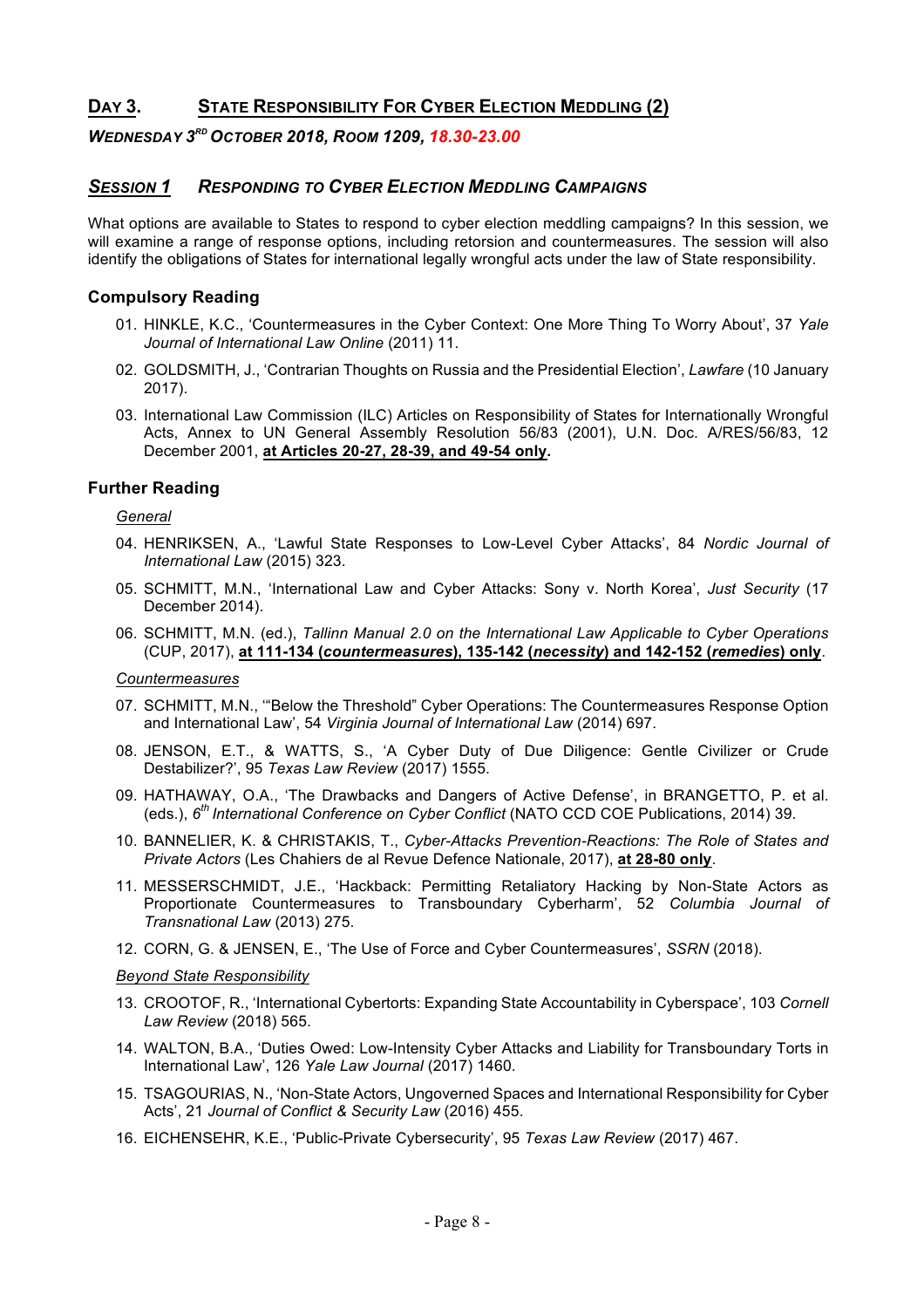- 17. GOLDSMITH, J., 'Uncomfortable Questions in the Wake of Russia Indictment 2.0 and Trump's Press Conference With Putin', *Lawfare*, 16 July 2018.
- 18. INDICTMENT, *United States of America v. Internet Research Agency LLC et al.*, No. 1:18-cr-00032, 2018 WL 914777, D.D.C. (16 February 2018).
- 19. INDICTMENT, *United States of America v. Viktor Borisovich Netysksho et al.*, No. 1:18-cr-00215- ABJ, D.D.C. (13 July 2018).
- 20. WEEDON J., et al., *Information Operations and Facebook* (Facebook 2017).
- 21. LIN, H., 'Developing Responses to Cyber-Enabled Information Warfare Operations' (6 September 2018).
- 22. STAMOS, A., 'How the U.S. Has Failed to Protect the 2018 Election and Four Ways to Protect 2020', *Lawfare* (22 August 2018).

# *SESSION 2 CYBER ELECTION MEDDLING CRISIS SIMULATION*

Drawing together the themes discussed during the past two days, this session will engage participants in an interactive simulation designed to generate discussion concerning how the law of State responsibility applies to a concrete cyber election meddling crisis situation.

*SESSION 3 GUEST SPEAKER: MONICA ROSINA (FACEBOOK)*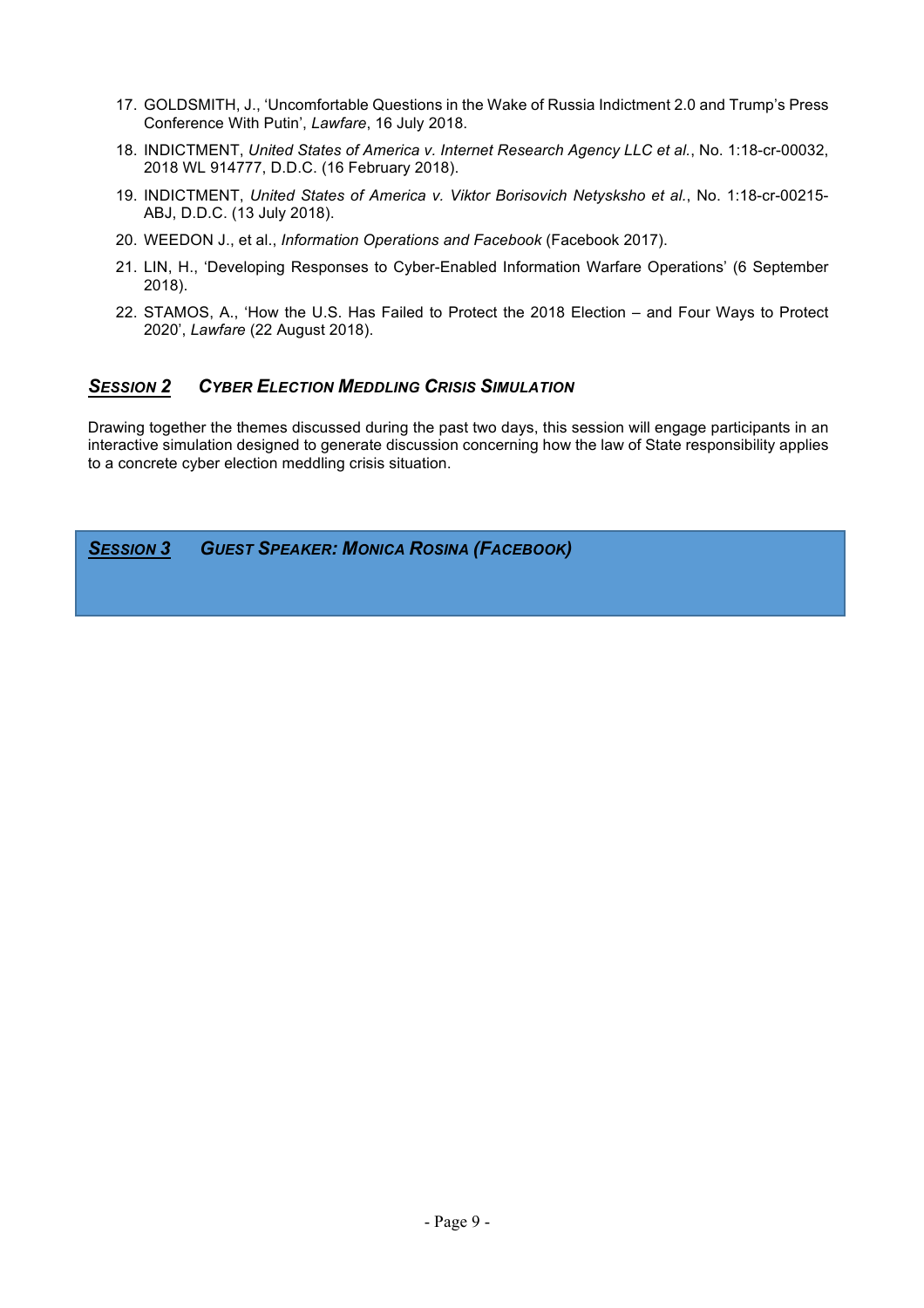# **DAY 4. CYBER CONTENT DILEMMAS**

### *THURSDAY 4TH OCTOBER 2018, ROOM 1209, 18.30-23.00*

# *SESSIONS 1-2 PLATFORM RESPONSIBILITY FOR ONLINE CONTENT: THE DILEMMAS OF HATE SPEECH, TERRORIST PROPAGANDA & "FAKE NEWS" CAMPAIGNS*

As social media platforms have proliferated around the world, digital speech increasingly flows through an elaborate privately-owned infrastructure. Today, our practical ability to communicate is subject to the decisions of private platform owners, who govern the digital spaces in which people interact with each other. States, understanding this, have developed new techniques for speech regulation which include targeting the owners of private platforms in an effort to coerce them into regulating speech on their behalf. Over the course of two sessions, we will examine how online content is governed in practice – examining the particular challenges posed by hate speech, terrorist propaganda and "fake news" campaigns.

### **Compulsory Reading**

- 01. KELLER, D., 'Internet Platforms: Observations on Speech, Danger, and Money', Hoover Working Group on National Security, Technology, and Law, *Aegis Series Paper No. 1808* (13 June 2018).
- 02. UN SPECIAL RAPPORTEUR ON THE PROMOTION AND PROTECTION OF THE RIGHT TO FREEDOM OF OPINION AND EXPRESSION, 'Report', U.N.Doc. A/HRC/38/35 (6 April 2018).
- 03. ASHER-SCHAPIRO, A., 'YouTube and Facebook are Removing Evidence of Atrocities, Jeopardizing Cases Against War Criminals', *The Intercept* (2 November 2017).

- 04. BALKIN, J.M., 'Free Speech is a Triangle', *Columbia Law Review* (2018, *forthcoming*).
- 05. KLONICK, K., 'The New Governors: The People, Rules, and Processes Governing Online Speech', 131 *Harvard Law Review* (2018) 1598.
- 06. WARDLE, C. & DERAKHSHAN, H., 'Information Disorder: Toward an Interdisciplinary Framework for Research and Policy Making', Council of Europe Report DGI (2017)09 (27 September 2017).
- 07. SYED, N., 'Real Talk About Fake News: Towards a Better Theory for Platform Governance', *Yale Law Journal Forum* (2017) 337.
- 08. WU, T., 'Is the First Amendment Obsolete?', *Knight First Amendment Institute* (2017).
- 09. MARDA, V. & MILAN, S., *Wisdom of the Crowd: Multistakeholder Perspectives on the Fake News Debate*, (Internet Policy Observatory, 2018).
- 10. CITRON, D.K., 'Extremist Speech, Compelled Conformity and Censorship Creep', 93 *Notre Dame Law Review* (2018) 1035.
- 11. LIEBERMAN, A.V., 'Terrorism, the Internet, and Propaganda: A Deadly Combination', 9 *Journal of National Security Law & Policy* (2017) 95.
- 12. ARTICLE 19, 'Self-Regulation and 'Hate Speech' on Social Media Platforms' (Article 19, 2018).
- 13. EUROPEAN COMMISSION, 'Code of Conduct on Countering Illegal Hate Speech Online' (2016).
- 14. EUROPEAN COMMISSION, 'Communication: Tackling Illegal Content Online, Towards an Enhanced Responsibility of Online Platforms', COM(2017) 555 final (28 September 2017).
- 15. JØRGENSEN, R.F., 'Human Rights and Private Actors in the Online Domain', in LAND, M.K. and ARONSON, J.D., *New Technologies for Human Rights Law and Practice* (Cambridge University Press, 2018) 243.
- 16. ARTICLE 19, 'Side-stepping Rights: Regulating Speech By Contract' (Article 19, 2018).
- 17. JOSEPH, S., 'The Human Rights Responsibilities of Media and Social Media Businesses', in FARRIOR, S. (ed.), *Human Rights and Non-State Actors* (Edward Elgar, *forthcoming*).
- 18. MANILA PRINCIPLES ON INTERMEDIARY LIABILITY, *Best Practices Guidelines for Limiting Intermediary Liability for Content to Promote Freedom of Expression and Innovation* (24 March 2015).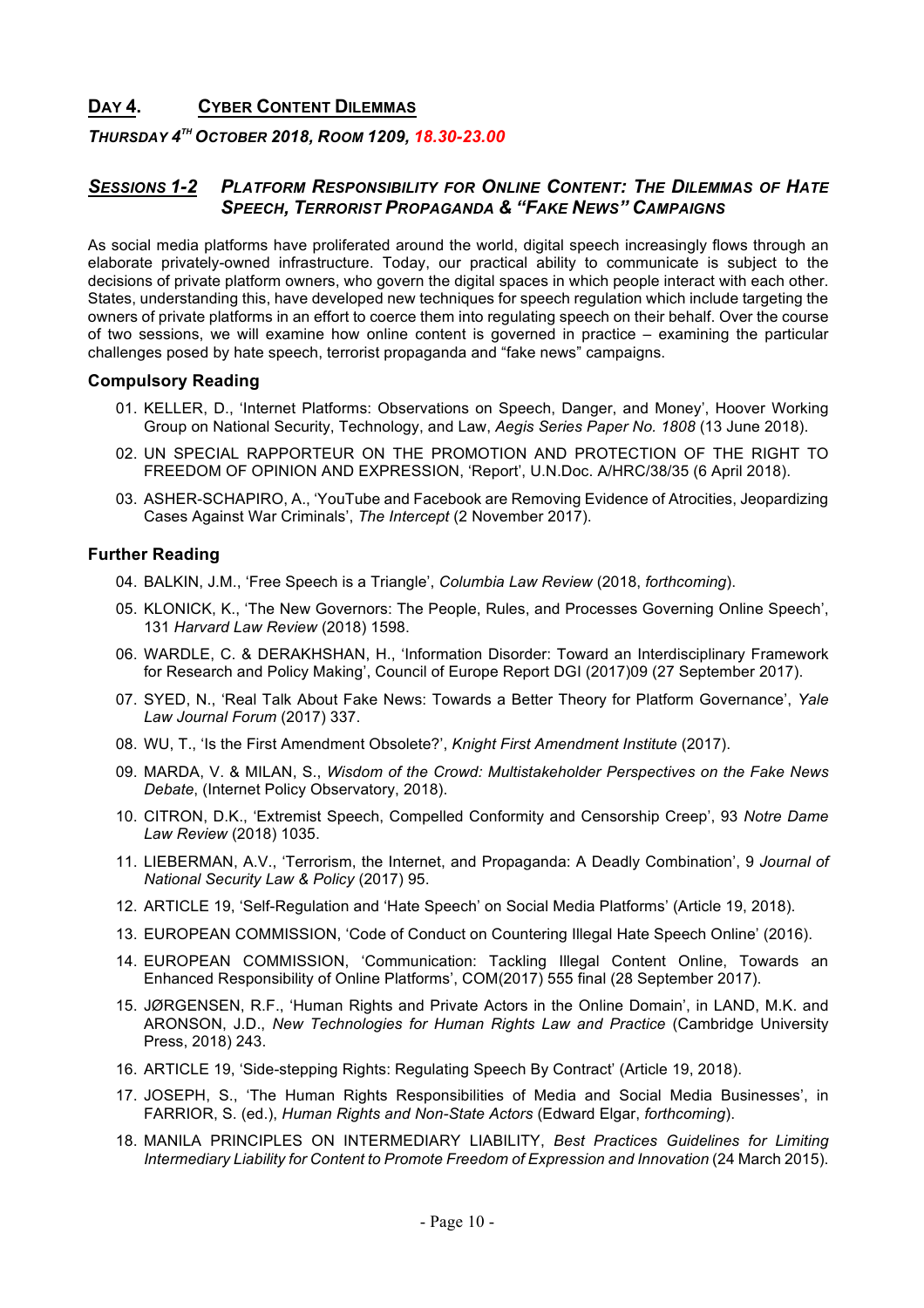- 19. THE SANTA CLARA PRINCIPLES ON TRANSPARENCY AND ACCOUNTABILITY IN CONTENT MODERATION (2018).
- 20. UN SPECIAL RAPPORTEURS, 'Joint Declaration on Freedom of Expression and "Fake News", Disinformation and Propaganda', FOM.GAL/3/17 (3 March 2017).
- 21. EUROPEAN COMMISSION, 'A Multi-Dimensional Approach to Disinformation', Report of the Independent High Level Group on Fake News and Online Disinformation (March 2018).
- 22. EUROPEAN COMMISSION, 'Communication: Tackling Online Disinformation: a European Approach', COM(2018) 236 FINAL (26 April 2018).
- 23. ALEMANNO, A., 'Editorial: How to Counter Fake News? A Taxonomy of Anti-Fake News Approaches', 9 *European Journal of Risk Regulation* (2018) 1.
- 24. SABEEL RAHMAN, K., 'The New Utilities: Private Power, Social Infrastructure, and the Revival of the Public Utility Concept', 39 *Cardozo Law Review* (2018) 101.
- 25. GILLESPIE, T., 'Improving Moderation' (2018).
- 26. WARNER, M.R., 'Potential Policy Proposals for Regulation of Social Media and Technology Firms', *Draft White Paper* (2018).
- 27. HOUSE OF COMMONS DIGITAL, CULTURE, MEDIA AND SPORT COMMITTEE, 'Disinformation and 'Fake News': Interim Report', *Fifth Report of Session 2017-19* (29 July 2018).
- 28. VARIOUS, 'Symposium: Information Platforms and the Law', *2 Georgetown Law Technology Review*  (2018) 191.
- 29. BELLI, L. & ZINGALES, N. (eds.), *Platform Regulations: How Platforms are Regulated and How They Regulate Us*, Official Outcome of the UN IGF Dynamic Coalition on Platform Responsibility (UN Internet Governance Forum, 2017).
- 30. GILLESPIE, T., *Custodians of the Internet: Platforms, Content Moderation, and the Hidden Decisions that Shape Social Media* (Yale University Press, 2018).

*SESSION 3 GUEST SPEAKER: FRANCISCO BRITO CRUZ (INTERNETLAB)*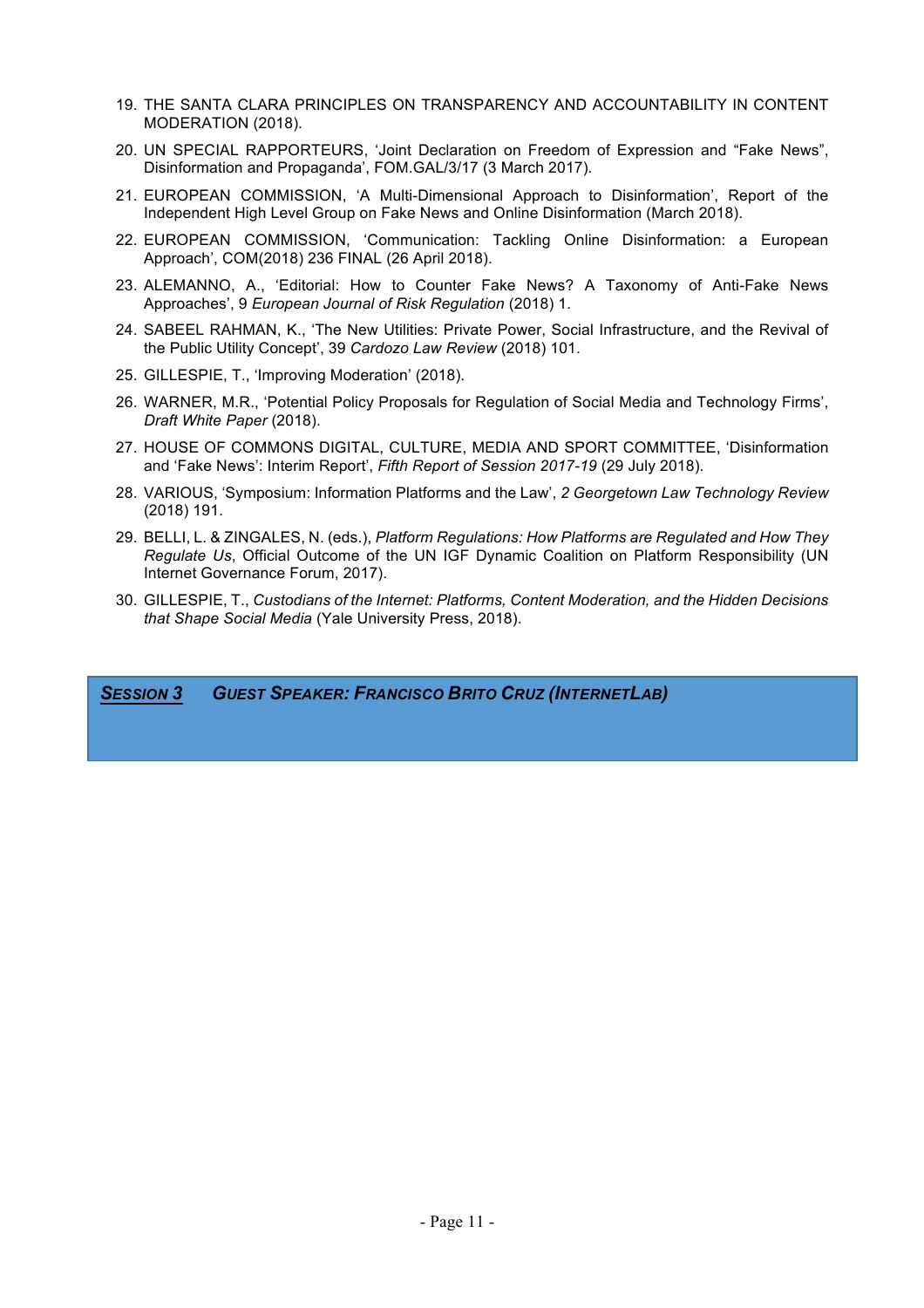# **DAY 5. DATA PROTECTION**

### *FRIDAY 5TH OCTOBER 2018, ROOM 806, 18.30-23.00*

### *SESSION 1 ONLINE POLITICAL MICROTARGETING AND DATA PROTECTION*

In an era of big data, concerns about the protection of personal data have become ever more pressing. In this session, we will examine the increasingly prevalent practice of online political microtargeting – the combination of data-driven voter research with personalised political advertising. Examining the recent events surrounding Cambridge Analytica and Facebook as a case study, the session will discuss whether political microtargeting constitutes a threat to democracy as well as the extent to which the European Union's new General Data Protection Regulation (GDPR) may serve to limit such practices.

### **Compulsory Reading**

- 01. Watch these three short videos:
	- a. PRIVACY INTERNATIONAL, 'What Is Data Protection?', accessible online here: https://www.youtube.com/watch?v=VUae3XgIZVU
	- b. PRIVACY INTERNATIONAL, 'Big Data', accessible online here: https://www.youtube.com/watch?v=HOoKhnvoYkU
- 02. ZUIDERVEEN BORGESIUS, F. et al., 'Online Political Microtargeting: Promises and Threats for Democracy', 14 *Utrecht Law Review* (2018) 82.
- 03. PRIVACY INTERNATIONAL, 'Cambridge Analytica Explained: Data and Elections' (13 April 2017).
- 04. BALKIN, J., 'Three Questions: Prof. Jack Balkin on Facebook and the Risks of 'Data Capitalism'', *Yale Insights* (8 May 2018).

- 05. PRIVACY INTERNATIONAL, *The Keys to Data Protection* (Privacy International, August 2018).
- 06. EU AGENCY FOR FUNDAMENTAL RIGHTS, *Handbook on European Data Protection Law* (2018).
- 07. VAN DER SLOOT, B. & ZUIDERVEEN BORGESIUS, F., 'The EU General Data Protection Regulation: A New Global Standard for Information Privacy', *SSRN* (2018).
- 08. ZARSKY, T.Z., 'Incompatible: The GDPR in Age of Big Data', 47 *Seton Hall Law Review* (2017) 995.
- 09. WACHTER, S. & MITTELSTADT, B., 'A Right to Reasonable Inferences: Re-thinking Data Protection Law in the Age of Big Data and AI', *Columbia Business Law Review* (*forthcoming*).
- 10. VAN DER SLOOT, B. & VAN SCHENDEL, S., 'Ten Questions for Future Regulation of Big Data: A Comparative and Empirical Legal Study', 7 *JIPITEC* (2016) 110.
- 11. BENNETT, C.J., 'Voter Databases, Micro-Targeting, and Data Protection Law: Can Political Parties Campaign in Europe as they do in North America?', 6 *International Data Privacy Law* (2016) 261.
- 12. ZARSKY, T.Z., 'The Privacy-Innovation Conundrum', 19 *Lewis & Clark Law Review* (2015) 115.
- 13. CHESTER, J. & MONTGOMERY, K.C., 'The Role of Digital Marketing in Political Campaigns', 6 *Internet Policy Review* (2017).
- 14. EUROPEAN DATA PROTECTION SUPERVISOR, 'Opinion 3/2018: EDPS Opinion on Online Manipulation and Personal Data' (19 March 2018).
- 15. INFORMATION COMMISSIONER'S OFFICE, *Democracy Disrupted? Personal Information and Political Influence* (ICO, 2018).
- 16. BARTLETT, J. et al., *The Future of Political Campaigning* (Demos, 2018).
- 17. INFORMATION COMMISSIONER'S OFFICE, *Big Data, Artificial Intelligence, Machine Learning and Data Protection* (ICO, 2017).
- 18. LANCHESTER, J., 'You Are The Product', *London Review of Books* (17 August 2017).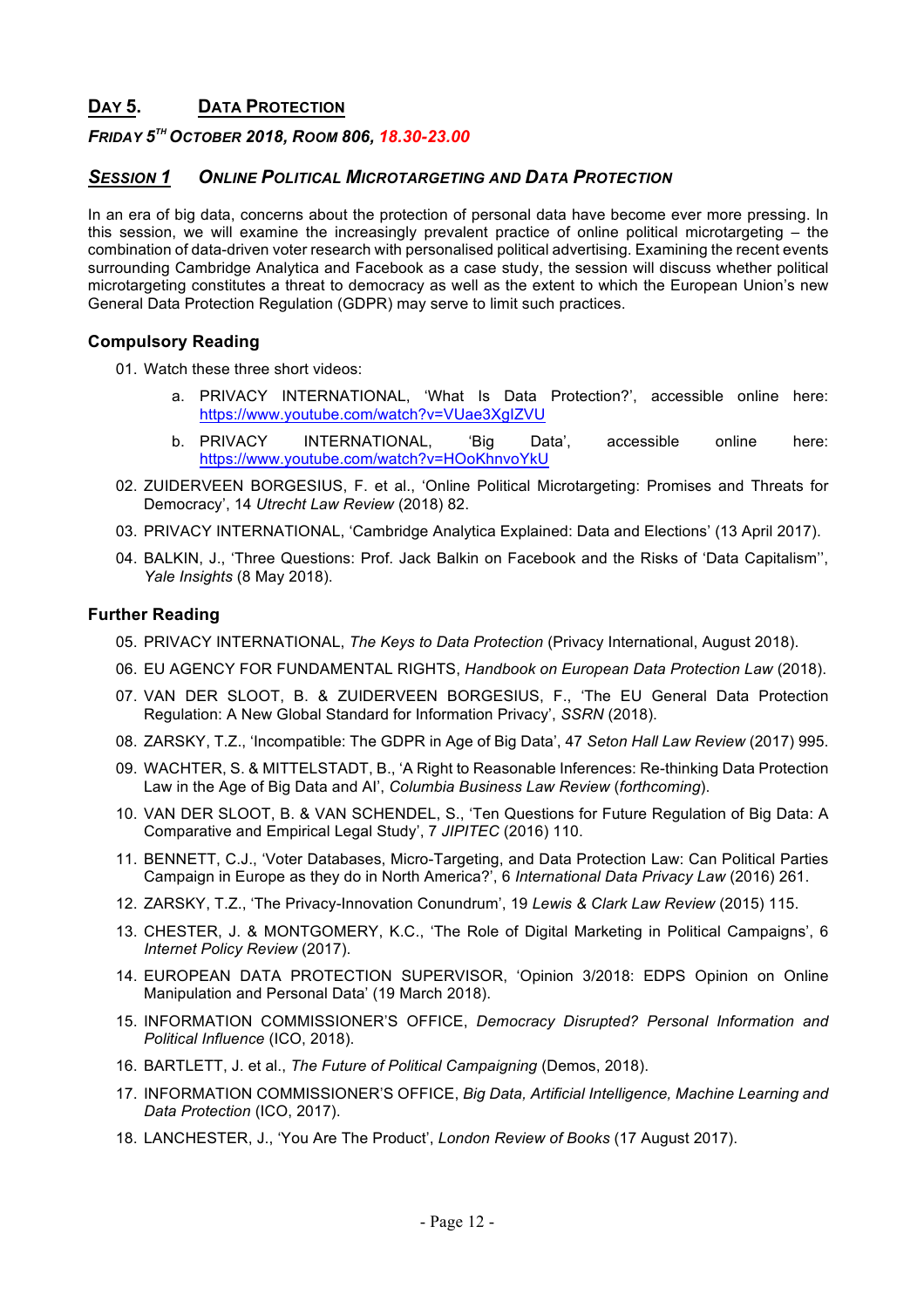- 19. VAIDHYANATHAN, S., *Anti-Social Media: How Facebook Disconnects Us and Undermines Democracy* (Oxford University Press, 2018), **at Chapter 6 only**.
- 20. BALKIN, J.M., 'Free Speech in the Algorithmic Society: Big Data, Private Governance, and New School Speech Regulation', 51 *UC Davis Law Review* (2018) 1149.
- 21. O'NEIL, C., *Weapons of Math Destruction: How Big Data Increases Inequality and Threatens Democracy* (Crown, 2016), **at Chapter 10 only**.
- 22. PASQUALE, F., *The Black Box Society: The Secret Algorithms That Control Money and Information* (Harvard University Press, 2015), **at Chapters 1-3 only**.

*SESSION 2 GUEST SPEAKER: MARCEL LEONARDI (FGV)*

*SESSION 3 GUEST SPEAKER: RAFAEL ZANATTA (INSTITUTO BRASILEIRO DE DEFESA DO CONSUMIDOR, IDEC)*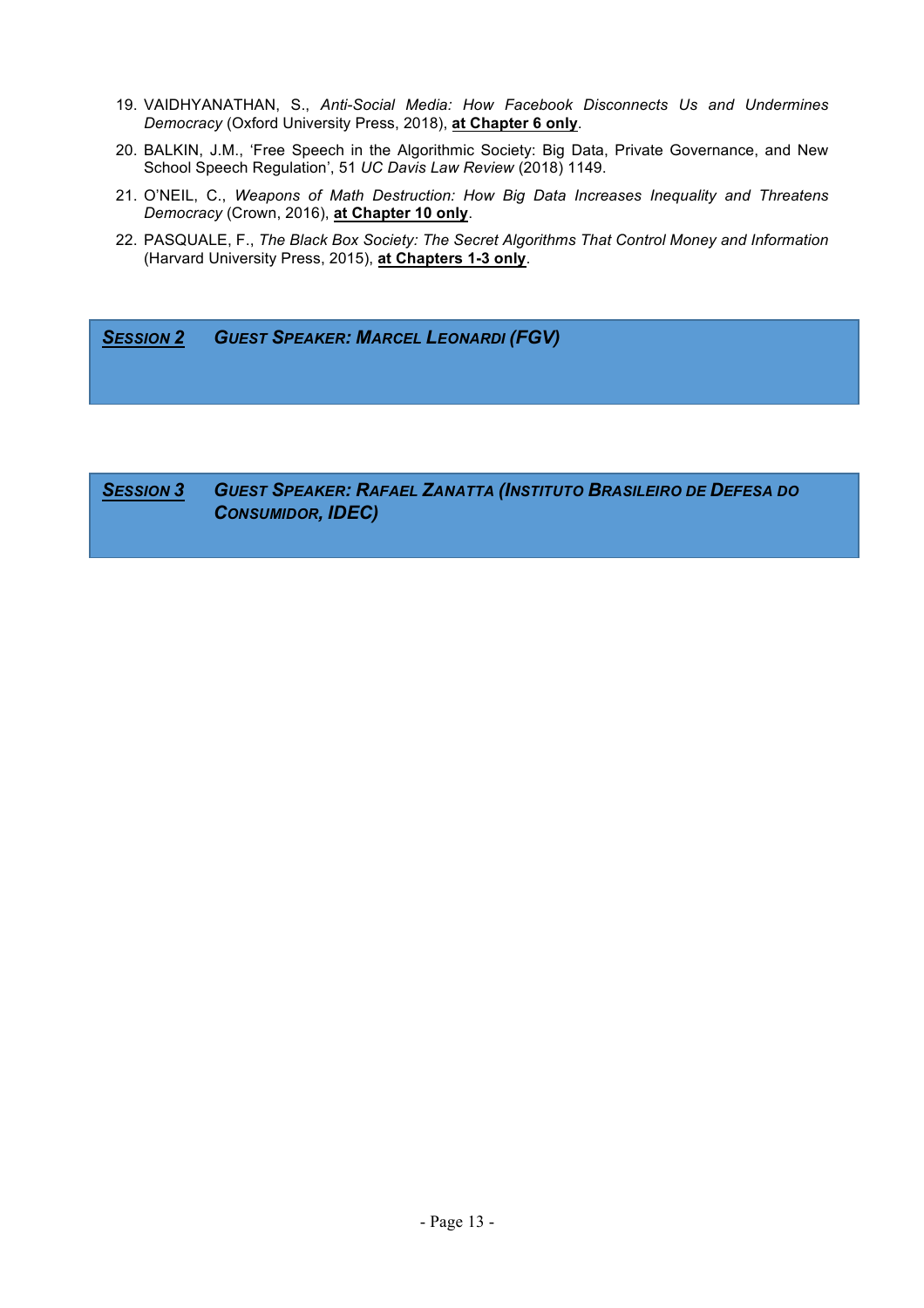# **DAY 6. CYBER SURVEILLANCE & FUTURE DIGITAL THREATS**

### *SATURDAY 6TH OCTOBER 2018, ROOM 806, 08.30-17.00*

# *SESSIONS 1-2 CYBER SURVEILLANCE*

The emergence of cyberspace has led to a dramatic expansion of not only the possibilities for communication, but also the opportunities for far-reaching governmental surveillance programmes. The vast magnitude of data collection through cyber surveillance programmes achieved global recognition when in 2013 Edward Snowden disclosed details about the covert surveillance practices of the UK and US intelligence agencies, as well as their partners. How do such practices impact on the democratic culture of society? What are the legal limits of such practices? After discussing how human rights apply in the cyber context, this session will examine the compatibility of modern forms of communications surveillance with international human rights law, focusing in particular on the right to privacy.

### **Compulsory Reading**

- 01. THE GUARDIAN, 'Edward Snowden's "open letter to the Brazilian people" in full' (17 December 2013).
- 02. THE GUARDIAN, 'Brazilian President: US surveillance a "breach of international law"' (24 September 2013).
- 03. BRUNNER, L., 'Digital Communications and the Evolving Right to Privacy', in LAND, M.K. and ARONSON, J.D., *New Technologies for Human Rights Law and Practice* (Cambridge University Press, 2018) 217.

- 04. LUBIN, A., 'A New Era of Mass Surveillance is Emerging Across Europe', *Just Security* (9 January 2017).
- 05. RONA, G. & AARONS, L., 'State Responsibility to Respect, Protect and Fulfill Human Rights Obligations in Cyberspace', 8 *Journal of National Security Law & Policy* (2016) 503.
- 06. FIDLER, D.P., 'Cyberspace and Human Rights', in TSAGOURIAS, N., & BUCHAN, R. (eds.), Research Handbook on International Law and Cyberspace (Edward Elgar, 2015) 94.
- 07. WATT, E., 'The Right to Privacy and the Future of Mass Surveillance', 21 *International Journal of Human Rights* (2017) 773.
- 08. KOSTA, E., 'Surveilling Masses and Unveiling Human Rights: Uneasy Choices for the Strasbourg Court', Inaugural Address, Tilburg University (15 December 2017).
- 09. NYST, C. & FALCHETTA, T., 'The Right to Privacy in the Digital Age', 9 *Journal of Human Rights Practice* (2017) 104.
- 10. LUBIN, A., 'Legitimizing Foreign Mass Surveillance in the European Court of Human Rights', *Just Security* (2 August 2018).
- 11. BERNAL, P., 'Data Gathering, Surveillance and Human Rights: Recasting the Debate', 2 *Journal of Cyber Policy* (2016) 243.
- 12. EUROPEAN UNION AGENCY FOR FUNDAMENTAL RIGHTS, *Surveillance by Intelligence Services: Fundamental Rights Safeguards and Remedies in the EU: Volume II: Field Perspectives and Legal Update* (European Union Agency for Fundamental Rights, 2017).
- 13. SEGAL, A., *The Hacked World Order: How Nations Fight, Trade, Maneuver, and Manipulate in the Digital Age* (Council on Foreign Affairs, 2016), **at Chapter 5 only**.
- 14. DEEKS, A., 'An International Legal Framework for Surveillance', 55 *Virginia Journal of International Law* (2015) 291.
- 15. LUBIN, A., '"*We Only Spy on Foreigners*": The Myth of a Universal Right to Privacy and the Practice of Foreign Mass Surveillance', 18 *Chicago Journal of International Law* (2018) 502.
- 16. MILANOVIC, M., 'Human Rights Treaties and Foreign Surveillance', 56 *Harvard International Law Journal* (2015) 81.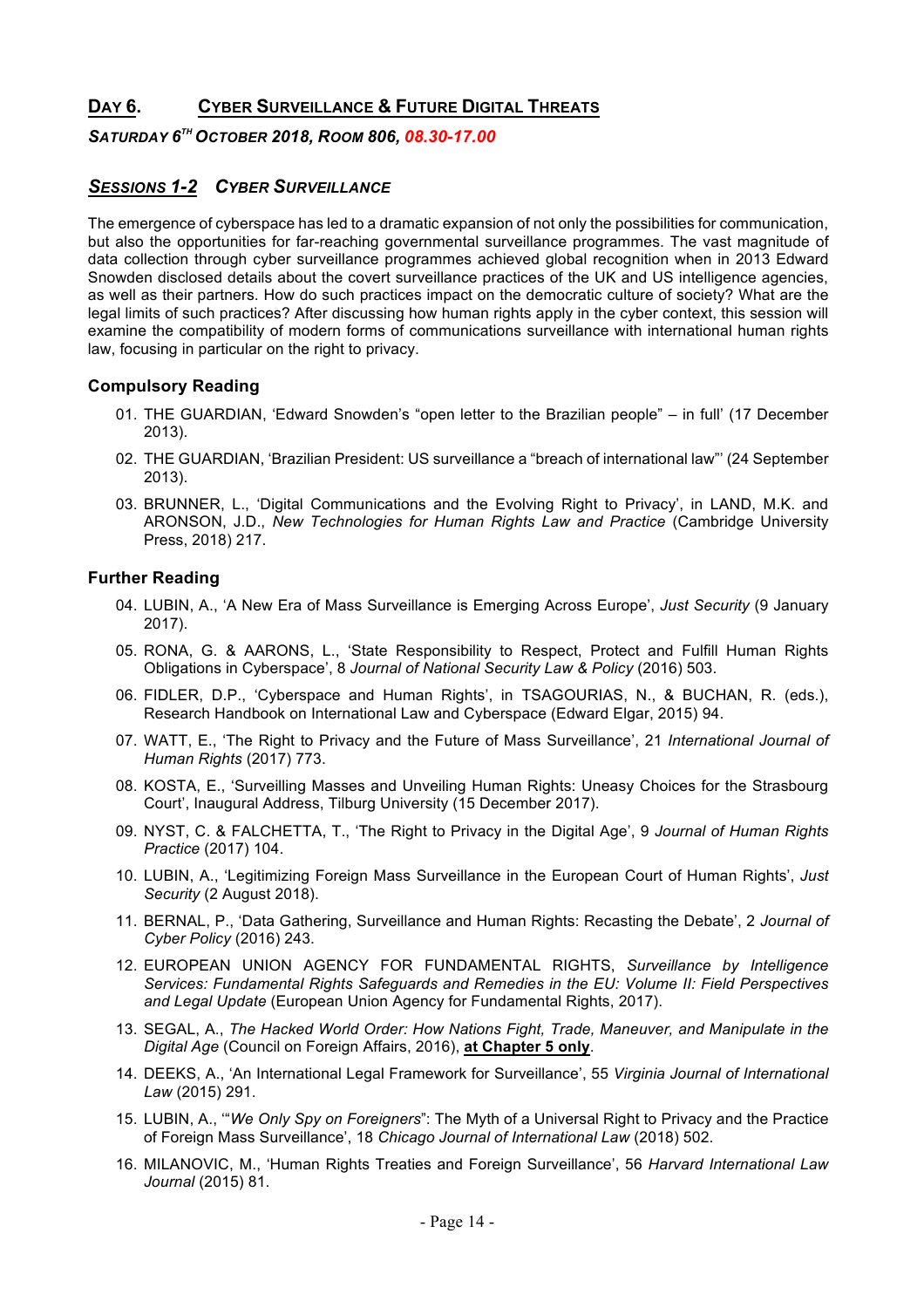- 17. NG, V., & MURRAY, D., 'Extraterritorial Human Rights Obligations in the Context of State Surveillance Activities?', *HRC Essex* (2 August 2016).
- 18. SHANY, Y., 'Cyberspace: The Final Frontier of Extra-Territoriality in Human Rights Law', *Hebrew University of Jerusalem Cyber Security Research Center Cyber Law Program* (29 September 2017).
- 19. OFFICE OF THE UN HIGH COMMISSIONER FOR HUMAN RIGHTS, 'The Right to Privacy in the Digital Age', A/HRC/27/37 (30 June 2014).
- 20. PRIVACY INTERNATIONAL, *Secret Global Surveillance Networks: Intelligence Sharing Between Governments and the Need for Safeguards* (April 2018).

*SESSION 3 GUEST SPEAKERS: LOUISE MARIE HUREL & LUISA LOBATO, IGARAPÉ INSTITUTE*

### *SESSION 4 ENCRYPTION & ONLINE ANONYMITY*

Individuals have become increasingly concerned with seeking to protect their online security through encryption – the scrambling of data so only intended recipients may access it – and other anonymising tools designed to disguise their online identity and digital footprint. In this session, we will examine the tensions that have arisen over the regulation of encryption and other anonymising tools, including the human rights implications of different regulatory approaches.

### **Compulsory Reading**

- 01. AMNESTY INTERNATIONAL, *Encryption: A Matter of Human Rights* (Amnesty International, 2016).
- 02. PRIVACY INTERNATIONAL, 'The Battle for Encryption in Brazil', *Medium* (16 November 2016).
- 03. LONG, C., 'Why WhatsApp is Brazil's Go-To Political Weapon', *The Brazilian Report* (13 April 2018).

- 04. KERR, O.S. & SCHNEIER, B., 'Encryption Workaronds', 106 *Georgetown Law Journal* (2018) 989.
- 05. GILL L. et al., 'Shining A Light on the Encryption Debate: A Canadian Field Guide', *Joint Research Publication by the Citizen Lab and the Canadian Internet Policy & Public Interest Clinic (May 2018).*
- 06. UN SPECIAL RAPPORTEUR ON THE PROMOTION AND PROTECTION OF THE RIGHT TO FREEDOM OF OPINION AND EXPRESSION, 'Report', U.N.Doc. A/HRC/29/32 (22 May 2015).
- 07. UN SPECIAL RAPPORTEUR ON THE PROMOTION AND PROTECTION OF THE RIGHT TO FREEDOM OF OPINION AND EXPRESSION, 'Encryption and Anonymity Follow-up Report', Research Paper 1/2018 (June 2018).
- 08. THE NATIONAL ACADEMIES OF SCIENCES, ENGINEERING, MEDICINE, *Decrypting the Encryption Debate: A Framework for Decision Makers* (The National Academies Press, 2018).
- 09. SCHULZ, W. & VAN HOBOKEN, J., 'Human Rights and Encryption' (UNESCO, 2016).
- 10. EASTWEST INSTITUTE, *Encryption Policy in Democratic Regimes: Finding Convergent Paths and Balanced Solutions* (EastWest Institute, 2018).
- 11. LIN, H., 'The East West Institute's New Report on Encryption: A Review', *Lawfare*, 23 February 2018.
- 12. LANDAU, S., *Listening In: Cybersecurity in an Insecure Age* (Yale University Press, 2017), at **Chapters 4 and 5 only**.
- 13. DEEKS, A., 'The International Legal Dynamics of Encryption', *Hoover Series Paper No. 1609* (2016).
- 14. ZINGALES, N., 'Virtues and Perils of Anonymity: Should Intermediaries Bear the Burden?', *Tilberg University Discussion Paper* (July 2014).